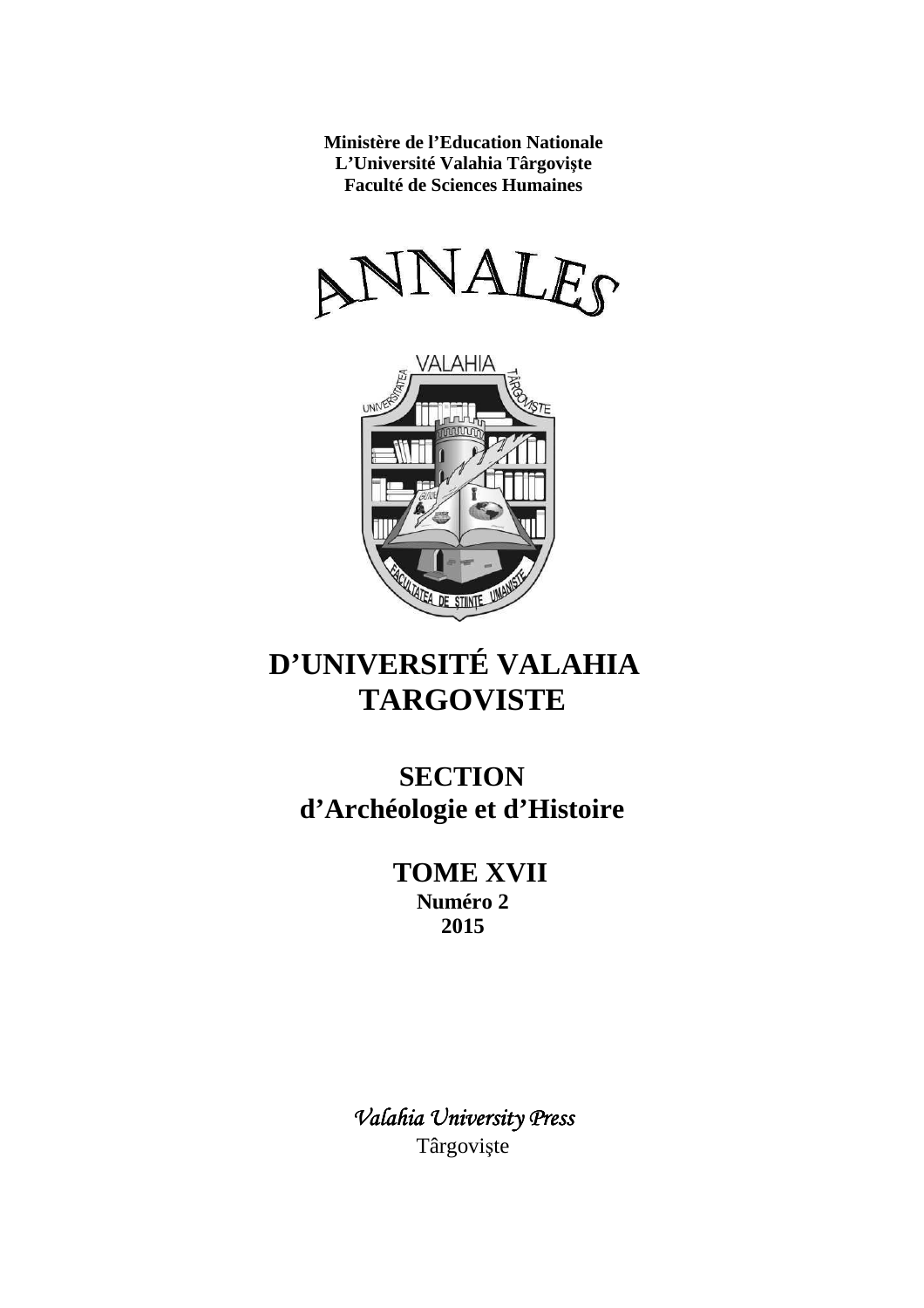*Annales d'Université Valahia Targoviste Section d'Archéologie et d'Histoire* publie des mémoires originaux, des nouvelles et des comptes-rendus dans le domaine de l'archéologie préhistorique, de l'histoire du moyen âge, de l'environnement de l'homme fossile, de l'archéologie interdisciplinaire et de patrimoine culturel.

## **Rédacteur en chef:**

prof. univ. dr. Marin Cârciumaru

## **Secrétaire général de rédaction:**

C.S.II dr. Elena-Cristina Niţu

## **Secrétariat de rédaction:**

prof. univ. dr. Ioan Opriş, conf. univ. dr. Corneliu Beldiman, dr. Denis Căprăroiu, dr. Radu Cârciumaru, dr. Monica Mărgărit, dr. Marian Cosac, dr. Roxana Dobrescu, dr. Ovidiu Cîrstina, , dr. Daniela Iamandi, dr. Adina Elena Boroneanţ.

## **Comité de rédaction:**

prof. dr. Eric Boëda, prof. Marcel Otte, prof. dr. Răzvan Theodorescu, prof. dr. Victor Spinei, prof. dr. Sabin Adrian Luca, prof. dr. Gheorghe Lazarovici, dr Marylène Patou-Mathis, dr Marie-Hélène Moncel, dr. Cristian Schuster, dr. Dragomir Nicolae Popovici, dr. Adrian Bălăşescu,

## **Correspondants:**

Prof. Jacques Jaubert, prof. Jean-Philippe Rigaud, prof. Árpád Ringer, prof. Alain Tuffreau, dr. Aline Averbouh, dr. Alain Turq, prof. Ivor Iancovič, prof. Ivor Karavanič, dr. Eugen Nicolae, dr. Emilian Alexandrescu, dr. Sergiu Iosipescu

## **Technorédacteurs:**

drd. Remus Constantin Dumitru Dincă, Florin Ionuț Lupu

## **Revue indexée B+ par CNCSIS et B par CNCS - Roumanie**

## **Indexée dans:**



**AWOL, FRANTIQ, LAMPEA, SCRIBD, DAPHNE**

**Tout ce qui concerne la Rédaction des** *Annales d'Université Valahia Targoviste Section d'Archéologie et d'Histoire* **doit être envoyé à:mcarciumaru@yahoo.com, www.annalesfsu.ro**

**ISSN: 1584-1855; ISSN (online): 2285–3669**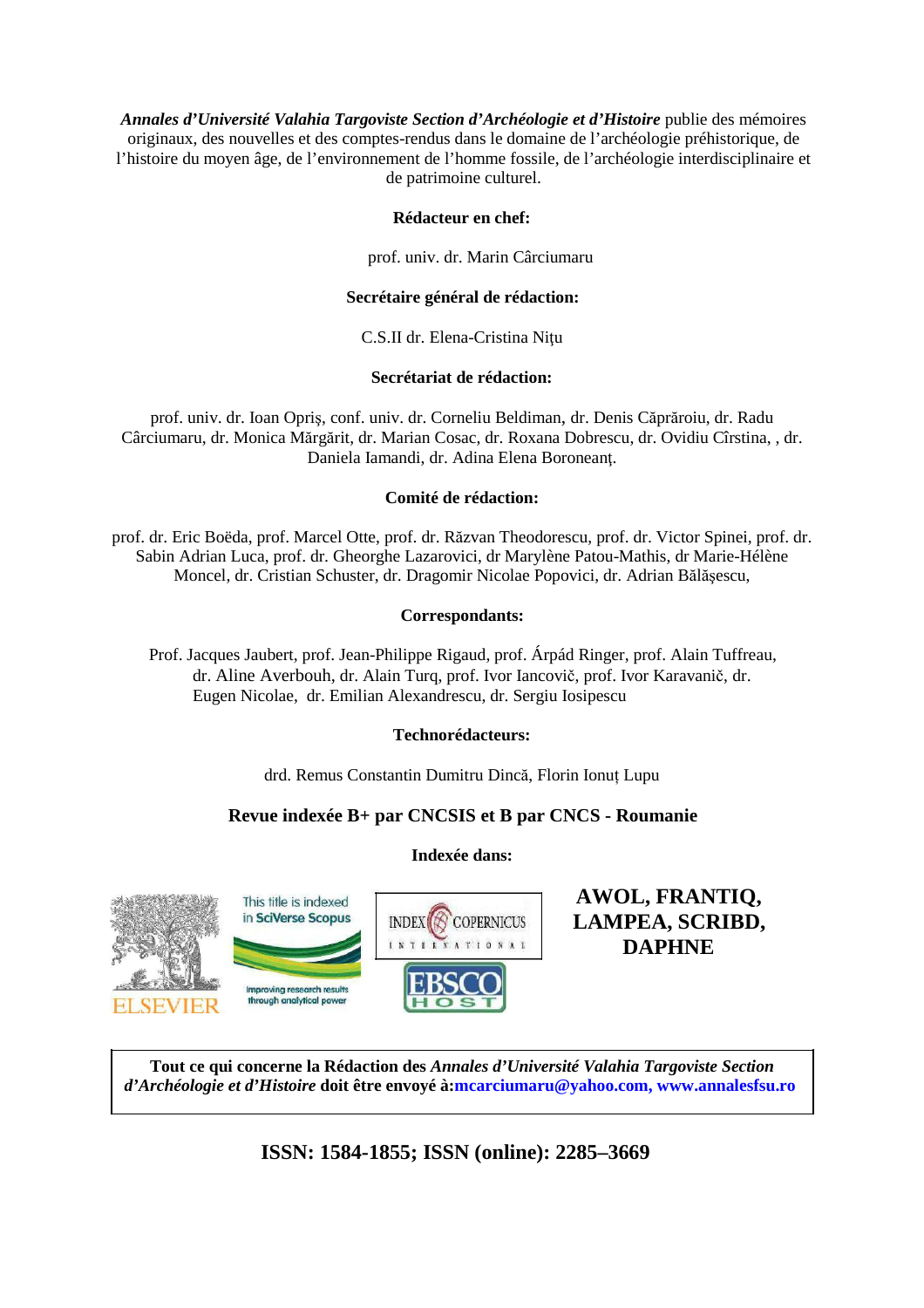## **Sommaire**

## **ARTICLES ET ÉTUDES**

MARIN CARCIUMARU, ELENA-CRISTINA NIȚU, ADRIAN NICOLAE, FLORIN IONUȚ LUPU, REMUS DINCA, **CONTRIBUTIONS TO UNDERSTANDING THE NEANDERTHALS SYMBOLISM. EXAMPLES FROM THE MIDDLE PALEOLITHIC IN ROMANIA...............7**

| ELENA-CRISTINA NITU, SOME OBSERVATIONS ON THE SUPPOSED NATURAL ORIGIN   |
|-------------------------------------------------------------------------|
|                                                                         |
|                                                                         |
| <b>NOTES ET DISCUSSIONS</b>                                             |
| ADRIAN NICOLAE, THE MIDDLE PALEOLITHIC ANTHROPOLOGICAL DISCOVERIES IN   |
|                                                                         |
|                                                                         |
| REMUS DINCĂ, HISTORIOGRAPHY OF THE UPPER PALEOLITHIC RESEARCH ON        |
|                                                                         |
|                                                                         |
| COCONETU ION, DU DIOCESE DE SEVERIN DU DIOCESE DE RAMNICUL - LE NOUVEAU |
|                                                                         |
|                                                                         |
|                                                                         |
|                                                                         |
|                                                                         |
| CERTIFICATIONS POUR INCLURE ANNALES D'UNIVERSITÉ VALAHIA TARGOVISTE,    |

SECTION D'ARHÉOLOGIE ET D'HISTOIRE DANS UNE SÉRIE DE BASES DE DONNÉES **... 87**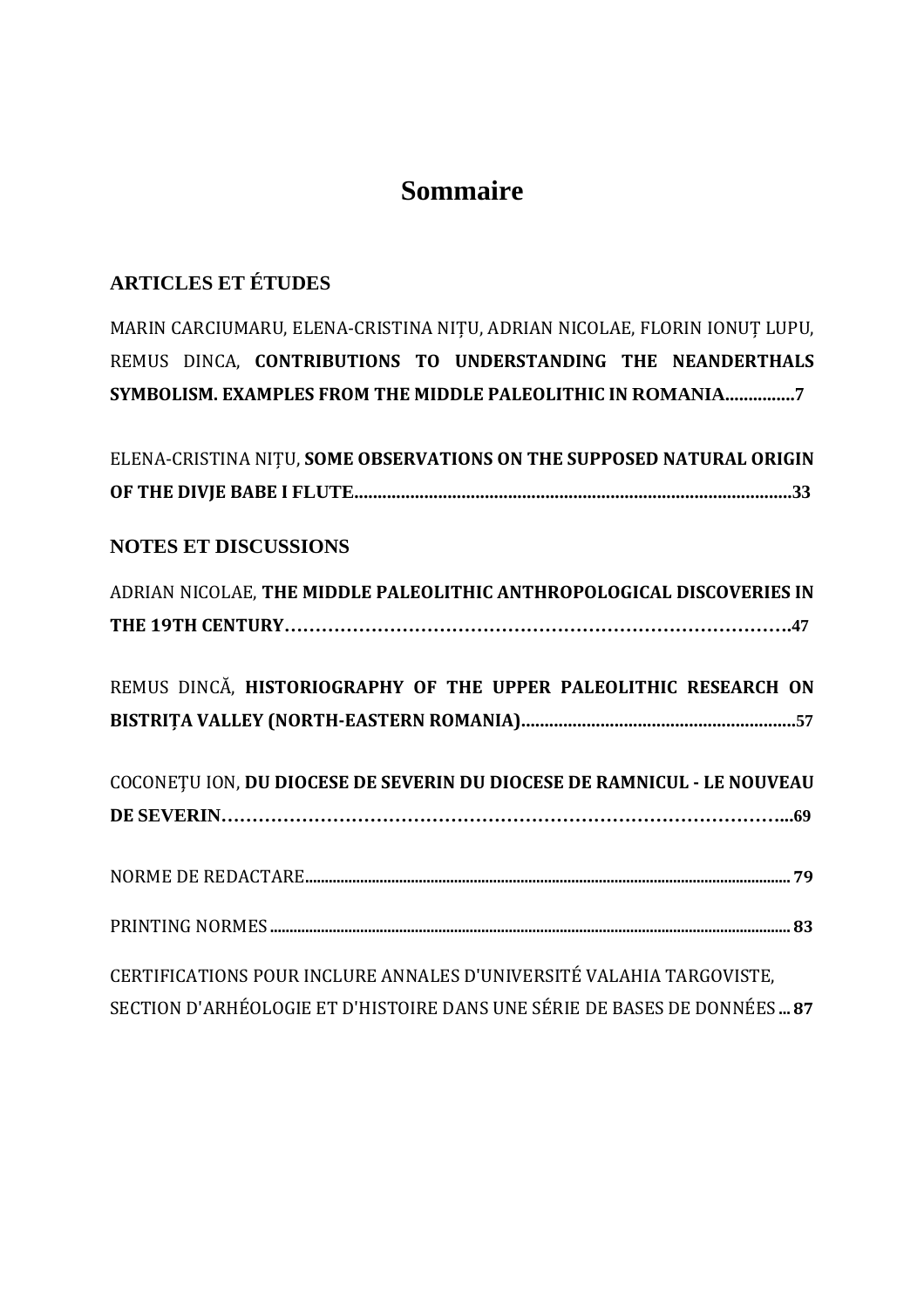Annales d'Université Valahia Targoviste, Section d'Archéologie et d'Histoire, Tome XVII, Numéro 2, 2015, p. 33-44 ISSN: 1584-1855; ISSN (online): 2285–3669



## **Some observations on the supposed natural origin of the Divje babe I flute**

*Elena-Cristina Nițu\** 

\*"Princely Court" National Museum Târgovişte, Museum of Human Evolution and Technology in Palaeolithic, 4 Stelea Street, Târgoviște 130018, Dâmbovița County, Romania, email: elenacristinanitu@yahoo.com

**Abstract**: The perforated bear femur discovered in the Divje babe I cave in Slovenia is probably one of the most debated Mousterian discoveries. Because the disposition of perforations makes it look like a flute, many researchers tried to find explanations as to how these perforations were made and a large number of studies have focused on demonstrating the natural character of perforations. Our paper present the route of this discovery reflected in studies with greater impact, as well as our observations after reviewing such studies. In the multitude of articles aiming at demonstrating the natural character of the flute, no bone with perforations has been proven to be similar to the Divje babe I one up to this moment. It seems that the possibility of the holes having been made by carnivores is even more difficult to demonstrate than the anthropic origin of the holes, even in the absence of visible tool marks.

**Keywords**: Neanderthal, Slovenia, flute, perforations

#### **Introduction**

Unlike Upper Paleolithic objects, all and any presumed symbolical discovery found in Mousterian sites or all any other objects which may bring new contributions in terms of cognitive capacities of the Neanderthals, requires more profound and more rigorous demonstrations so as to be recognized by the scientific community. Up to a certain point, this type of approach is very beneficial for the archeological research, especially when there are rigorous and scientific demonstrations which trigger logical argumentations. However, there are cases when discussions may take very long time frames as they are fueled by theories which are more or less documented. The most debated Mousterian discovery, as early as its publication, is probably a fragment of a perforated bear femur discovered in

the Divje babe I cave in Slovenia (I. Turk, 1997 a). According to morphological characteristics, the disposition of perforations makes it look like a flute while its publication as possibly being the oldest Paleolithic flute encouraged an impressive number of researchers to find explanations as to how these perforations were made. Twenty years have passed since this discovery, a remarkable number of papers have been published and this endeavor seems to continue for a long time going forward.

As this is a singular discovery for the Middle Paleolithic (all flutes accepted by the scientific community are considered to fall within the Upper Paleolithic), the regularity of the perforations and the quite interesting morphology required as detailed explanations as possible with a view to their ascribing to an anthropic action. As the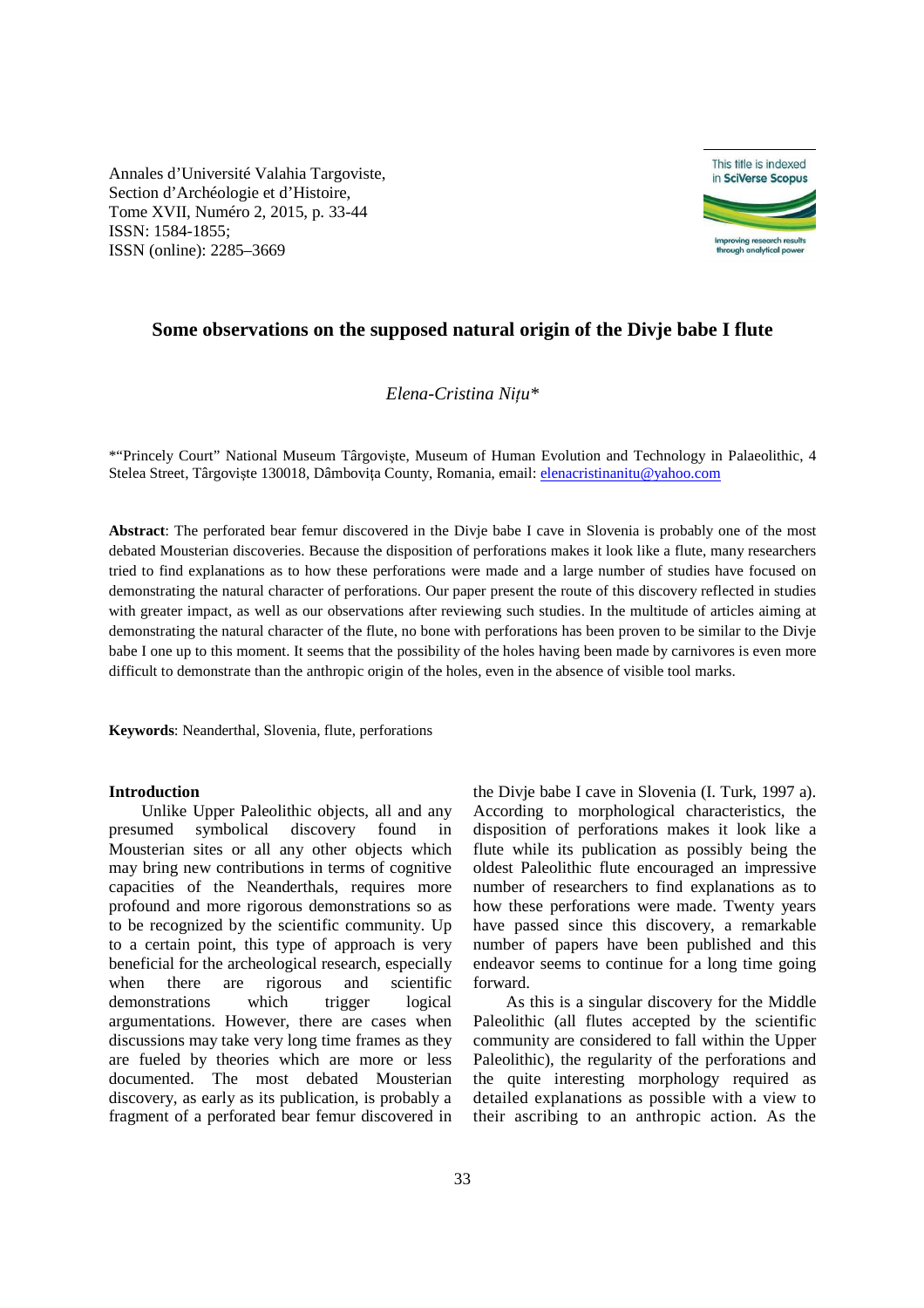author of this discovery I. Turk emphasized, identification of some trenchant arguments on the flute being made by the Neanderthals or its origin going back to natural phenomena is an extremely difficult undertaking due to lack of traces made by stone tools, as in the case of flutes discovered in the Upper Paleolithic (I. Turk, 1997 a). As anticipated, rather a large number of studies have focused on demonstrating the non-anthropic character of perforations, so that soon after discovering the presumed flute, in several papers have been invoked deposit taphonomy issues (Ph. Chase, A. Nowell, 1998), contestation of Mousterian character of the discovery (F. D'Errico et al., 1998 a, p. 77; M. Brodar, 1999; C. G. Dietrich, 2015), and especially the action of carnivores on the bone (Albrech at al., 1998, 2001; F. D'Errico et al., 1998 a, b, 2003; Ph. Chase, A. Nowell, 1998; C. S. Holdermann, J. Serangeli, 1998; C. G. Dietrich, 2015). Under the premise that one cannot project our modern perceptions on the character of some Mousterian artefacts, which belong to another human species, the Neanderthals, our study will not give attention to the significance of the object, even though many analyses have been made so as to demonstrate the musical potential of the discovery (D. Kunej, 1997; D. Kunej, I. Turk, 2000; M. Turk, L. Dimkaroski, 2011; L. Dimkaroski, 2014; F. Z. Horusitzky, 2014). If one takes account of the number, morphology and position of perforations, the artefact is very similar to a musical instrument, a flute. However, for the Mousterian communities, this may have different, symbolic or utilitarian meanings. The debates on the object are highly interesting, and their evolution has to be seen chronologically, starting from the first publications on the discovery and the reactions aroused in the literature and going on with highlighting new information revealed by analyses progressively conducted after the discovery. Our aim is not to exhaustively summarize all bibliographic sources, mainly because the literature is extremely rich and would take too much space for an article, but to present the route of this discovery reflected in studies with greater impact, as well as our observations after reviewing such studies.

## **Short Presentation of the main information regarding this discovery and their impact on literature**

In 1997, I. Turk edited an extensive monographic work on the stage of researches carried out in the Divje babe I cave, located in Reka, Western Slovenia, on the bank of the Idrijca River (I. Turk, 1997a). The first excavations were made by Mitja Brodar in 1978 and 1980-1986 at the cave entrance, the sections amounting to approximately  $130 \text{ m}^3$ , and they were continued by I. Turk and J. Dirjec starting from 1989 (200  $m<sup>3</sup>$  in the center of the cave) (I. Turk, 1997a, D. Kunez, I. Turk, 2000). The so-called flute was discovered in layer 8 during an archeological campaign in 1995 (fig. 1), layer which was not dug in full before the publication of the work mentioned, only its upper part being completed. The section dug was located in the central part of the cave where excavations will continue in the following years, until 1999 (I. Turk et al., 2001).

According to I. Turk (1997b), level 8 distinguishes very well from the other layers as it is strongly cemented and impregnated with carbonphosphates which form a breccia. Upon discovery, the flute was caught in this breccia. Almost all bones in the layer were horizontally oriented and no traces of cryoturbation were observed. As for their surface, one must state that they are strongly weathered, brittle and more often leached (I. Turk et al., 1997b; Kunez, I. Turk, 2000). For this layer there have been published four absolute dating which situate it at around 43,000 B.P. (D. Erle Nelson, 1997). With regards to archeological discoveries, the flute was found in an area with few tools, close to a fireplace.

The context of the discovery is quite clear and we will insist on it precisely because there have been many studies which referred to this aspect as constituting a problem (F. D'Errico et al., 1998 a; M. Brodar, 1999; C. Dietrich, 2015). The flute was discovered near a fireplace located in quadrat 20, spit 19 (fig. 1); the earth around it contained ashes and coal traces. It was found at a depth of 261 cm, located at 12-24 cm inside the breccia, and the author suggested that its contemporaneousness with the fireplace cannot be excluded (I. Turk, B. Kavur, 1997). Nevertheless, the discovery is well recorded similarly to all other objects found in the central excavation of the cave. This is easy to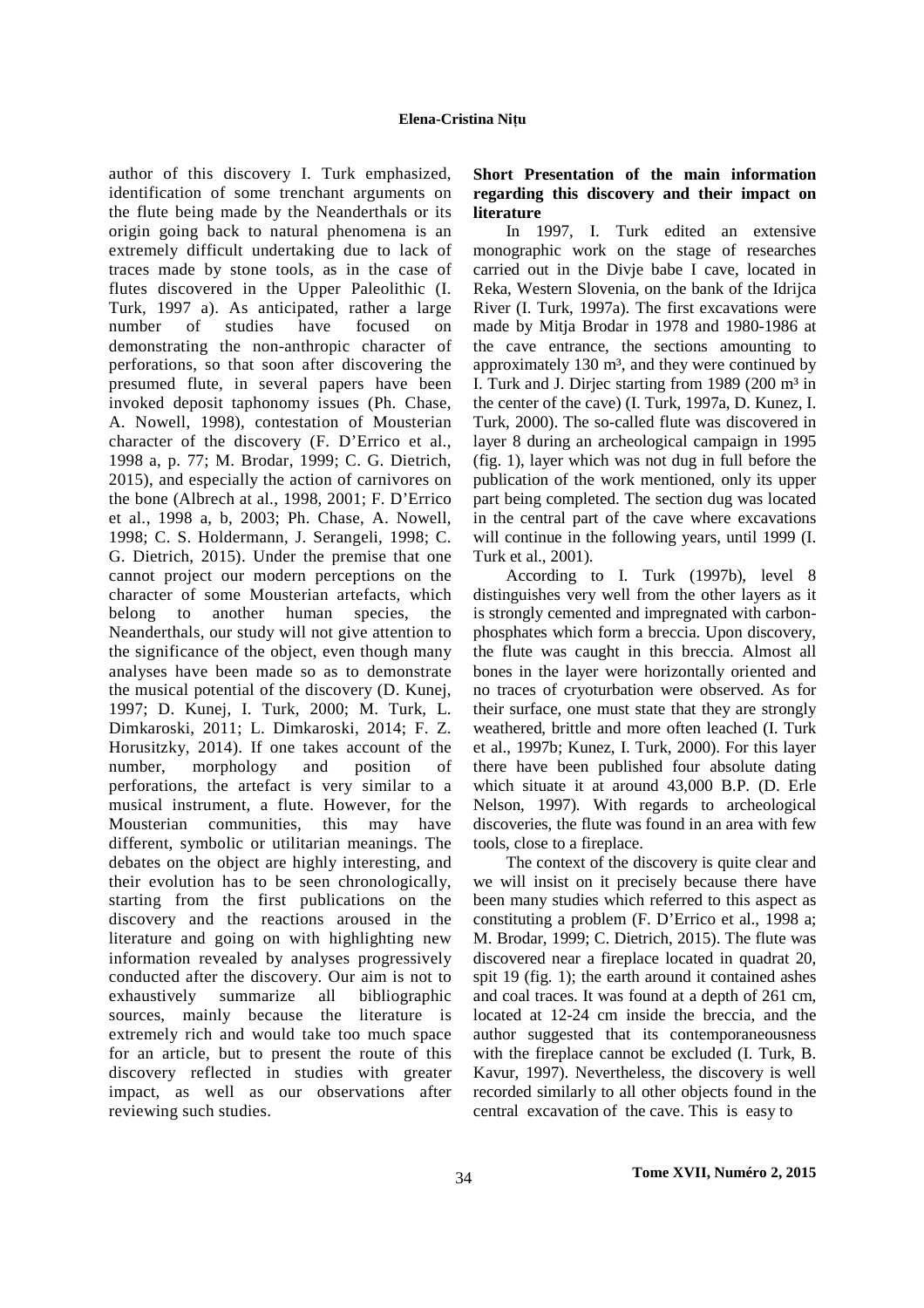#### **Some observations on the supposed natural origin of the Divje babe I flute**

notice in the latest synthesis published under the coordination of the discoverer (I. Turk, 2007, 2014a). There are tables with descriptions of each object found in the site. Both the flute and other lithic objects were found at the same depth, whereas in level D1 (corresponding to layer 8), along with the flute, other 19 lithic objects were found, of which two cores and several flakes (J. Turk et al., 2014, tab. 4.1, p. 49; M. Turk, I. Turk,

2014, tab 5.7, p. 71). The whole sediment in the central part of the cave was sieved with water using sieves of different sizes (I. Turj, J. Dirjec, 1997; I. Turk, 2007, 2014a). Identification was made of 26 layers in total, and upon excavation completion the bedrock was not reached. Of all these layers only 2 and 3 are Aurignacian, the rest are classified as Mousterian (D. Kunez, I. Turk, 2000).



Fig. 1 –Divje Babe I flute images and the hearth beside the flute was discovered (after I. Turk, 1997, figs. 11.1 and 10.10)

The flute is made on a fragment of a cave bear cub diaphysis. Its surface is slightly altered, the extremities are broken in and the fractures are smooth and rounded, similar to most bones at the site (I. Turk et al., 1997). The special quality of the object is rendered by two well visible perforations on one side, located rather interestingly in the core of the bone and positioned lineally. Other two fragmented perforations located on the same surface as the ones already described, as well as a perforation located on the opposite side, complete the morphology of the object. Upon its removal from the breccia it was slightly affected and an exfoliation is therefore visible on the proximal side

(I. Turk et al., 1997). One has to highlight the fact that the author of the discovery does not firmly support the anthropic origin of the holes; on the contrary, he tries to find explanations for their origin and also alleges the action of the carnivores. Therefore, as early as the first publications, explanations are given as to the fact that the taphonomic analysis of the bear limbs in the central part of the cave showed the carnivores' action on them. The percentage of the bones having gnawing traces is significant, the bear cubs' femurs being the most affected. Moreover, most holes and indentations are found on femurs as well (I. Turk, J. Dirjec, 1997).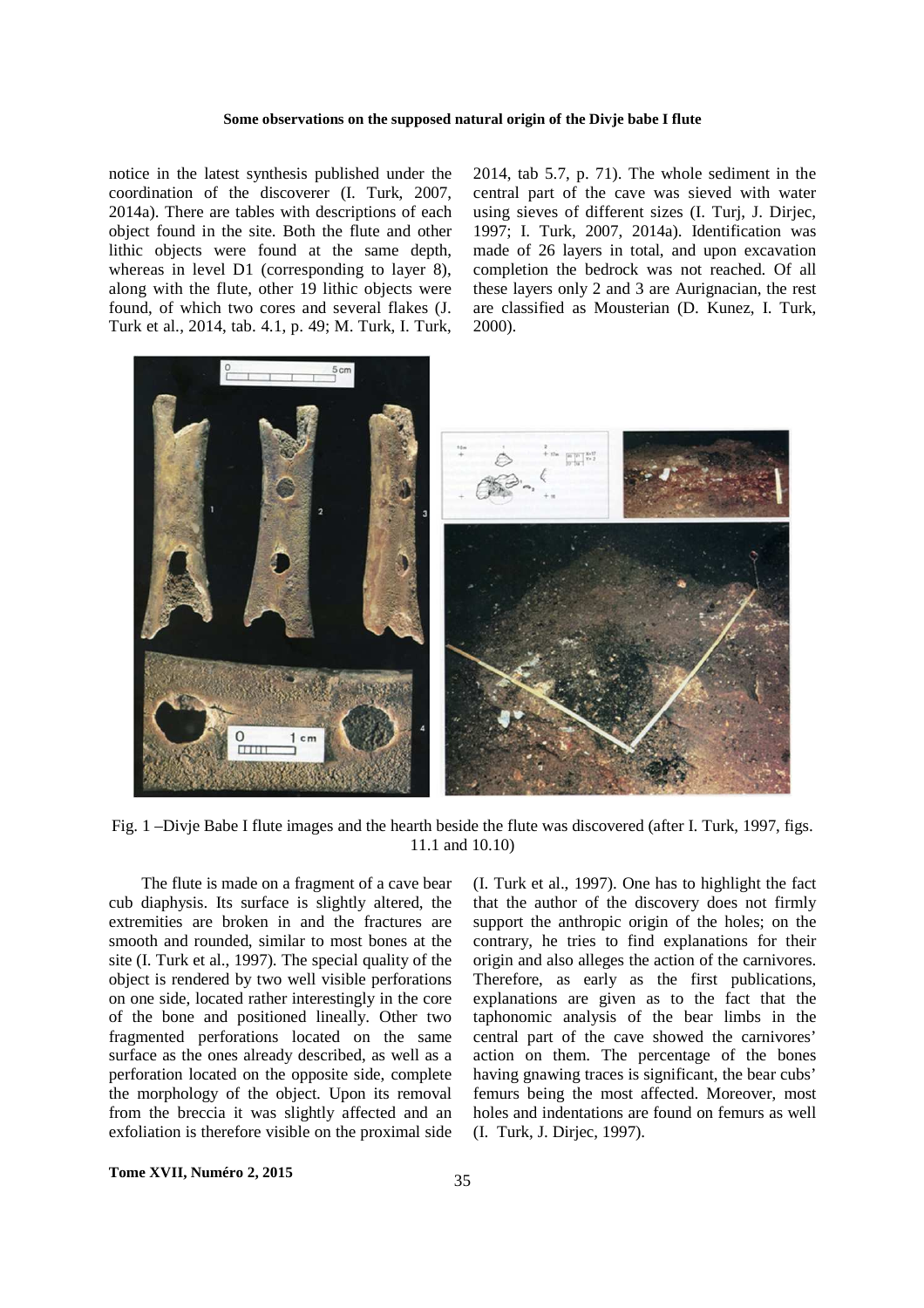#### **Elena-Cristina Nițu**

The flute benefits by a detailed description. One may notice post-depositional phenomena which destroyed potential traces required to identify how the holes were made. Therefore, on the front side there are some indentations and some shallow "cuts" of which origin is difficult to identify due to a poor preservation; the front side is speckled as a consequence of the impregnation with carbon-phosphates; the inside of the bone is hollow, the medullar cavity has the same color as the outside, which implies the disappearance of the spongy tissue prior to impregnation with carbonphosphates (I. Turk, J. Dirjec, B. Kavur, 1997). Taking into consideration that the bone keeps neither traces of holes nor of spongy tissue removal, analysis is also made of animals which may have perforated the bone, perforations most likely made by molars or premolars of carnivores, such as wolves or hyenas, (I. Turk, J. Dirjec, B. Kavur, 1997). However, the authors of the study are rather cautious in terms of ascribing the holes to an anthropic action. Thus, they end chapter 11 of the first synthesis stating that both variants, i.e. man and animals, have to be considered: "Nevertheless, the pierced femur is the only example among 600 femurs of juvenile cave bears found at the site in the course of excavations" (I. Turk et al., 1997, p. 175).

Considering this information in relation to which one may easily observe the balanced character of descriptions and the caution of the authors, who use the expression *suspected bone flute* in the paper published in 1997 and dedicate a large space to the object description and the hypotheses on the descent of the holes, a surge in demonstrations regarding the non-antropic nature of the perforations occurred soon after the presentation of the discovery. The significant number as well as the categorical nature of the demonstrations generated such a strong echo that I. Turk and his collaborators' later analyses were either ignored (most times) or minimized.

The first criticizing studies were published by F. D'Errico and his collaborators in two articles (F. D'Errico et al., 1998 a, b); in both of them the conclusions were the same, i.e. the holes were made by carnivores. The analysis of the authors cited above is based on the comparison of the Divje babe discovery to faunistic materials originated in sites without material culture, namely two caves in Spain, Arrikrutz and Troskaeta. Of

the bones analyzed, 99 fragments have holes indicating carnivores' actions, some of them having two or more holes. A perforation in a bear skull at Lezctxiki, discovered in a Mousterian level, is compared to traces found on the bones in the two sites without material culture, while results demonstrate that they are the result of the action of carnivores. The study of the bone fragments also implied microscopic analyses as well as a record of bone holes depending on their number and the anatomic elements on which they were identified. The conclusion is that the morphology, the sizes and the holes on the flute are similar to the ones observed on the fauna in the sites uninhabited by people and, correlated with the lack of tool marks, they represent proofs for their natural descent. However, the analysis of the bones in the two studies, also reflected in the graphics published, makes no references to important aspects defining the flute: alignment of holes and their position. In both articles, the perforations are presented yet not located on the surface of the bones. What we find reveling are the examples of bones with holes offered in the graphics of the articles (F. d'Errico et al., 1998 a, b), which we suspect to be the most suggestive examples found by the authors in the fauna analyzed: there is no example of twomiddle-hole femur or another type of similar bone (fig. 2/1). In addition, in the examples given, not all traces are holes, part of them being mere indentations. The only demonstration which may be associated to the articles is that some carnivores may produce holes on bones, which is not necessarily a new fact. As for cultural classification, they explain that the spatial and stratigraphic position do not represent proofs of the flute being of the same period with the fireplace close to it or the objects found (F. d'Errico et al., 1998 b). This aspect has to be explained by type of site, sedimentation process and duration of living there; the cave was visited only seasonally by human communities. This is the reason why the number of tools found is not very large; however, the impossibility to prove their contemporaneousness does not necessarily mean that there is no connection between them.

Ascribing the holes on the femur in Divje babe I to the action of carnivores was approached in several articles, some published in 1998, soon after the discovery was introduced in the scientific circuit, yet the microscopic observations from F.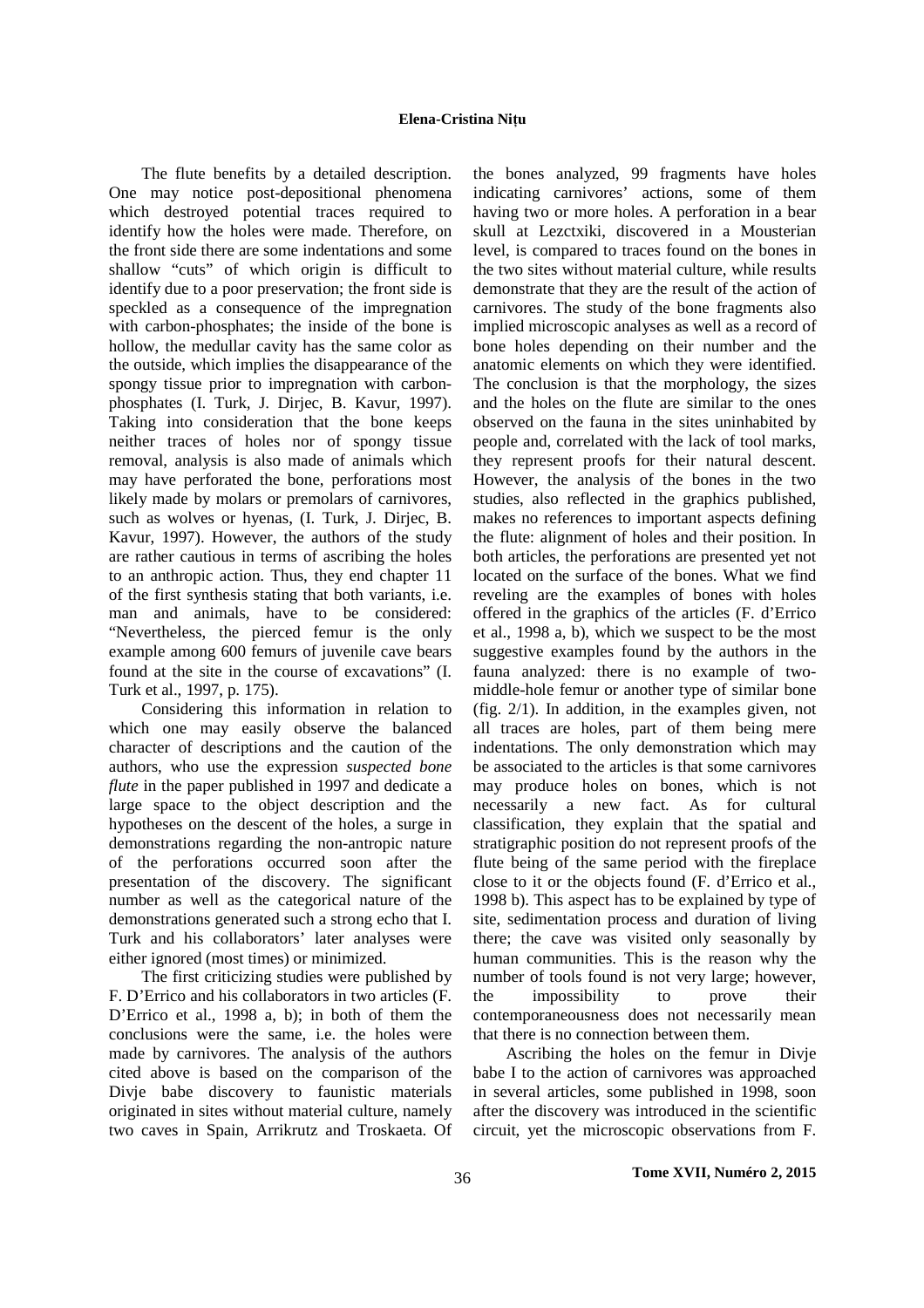D'Errico and collaborators' studies are missing in these articles (1998 a, b, 2003). Publications of Ph.

Chase and A. Nowell (1998), Albreht et al. (1998, 2001), C. S. Holderman și J. Serengeli (1998), and



Fig. 2 - Examples of bear femurs with holes provided as an argument for carnivores intervention: 1- Troskaeta, after F. D'Errico et al., 1998 b, fig. 4; 2-Lieglloch, after G. Albrecht et al., 1998, fig. 4; 3 – National Museum of Slovenia, after I. Turk et al., 2014, fig. 13.1; 4a, Peștera cu Oase, after C. Dietrich, 2015, fig. 5/5; 4b-Peștera cu Oase, after M. Pacher, J. Quilès, 2013, fig. 12.7/g (different scales).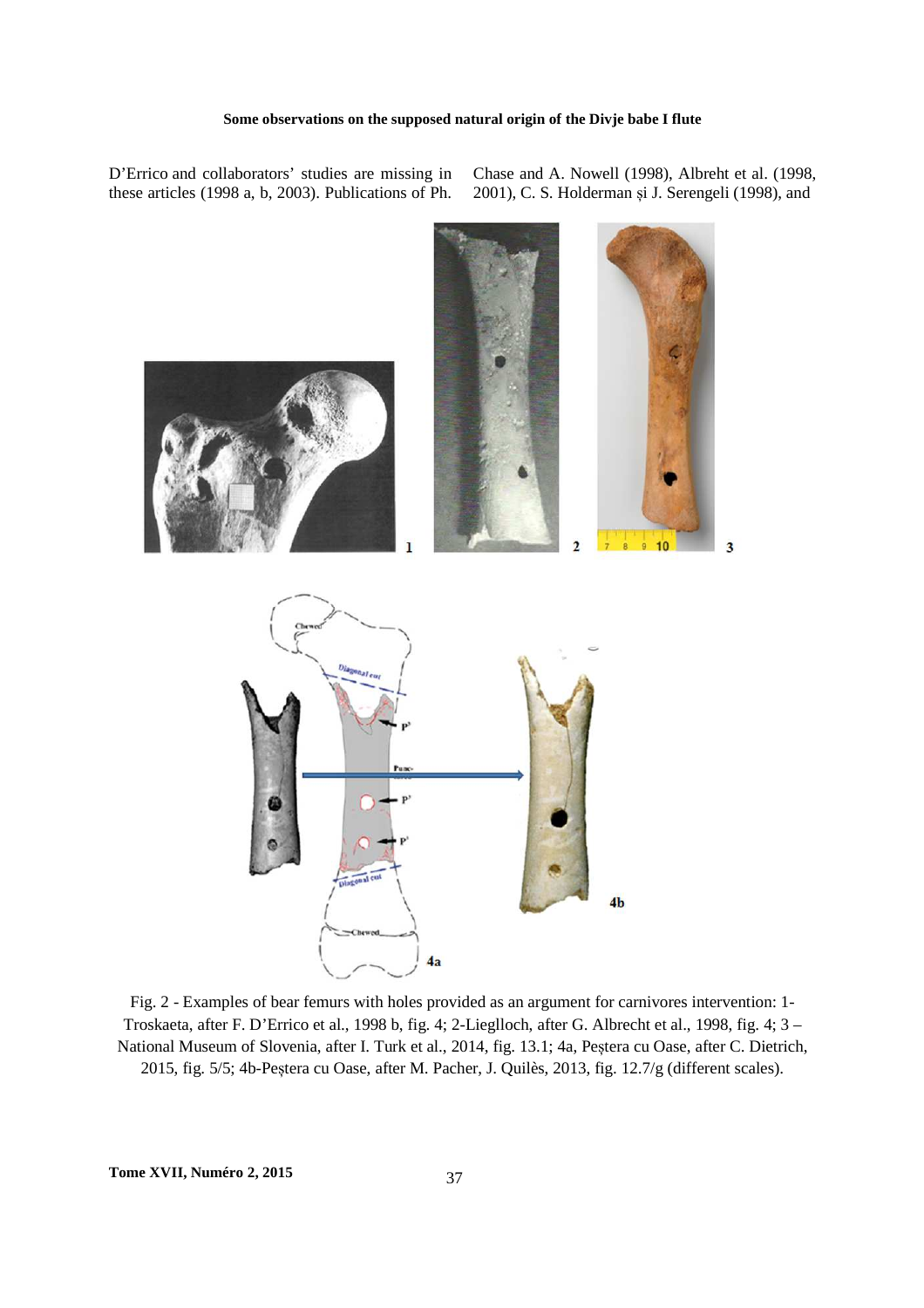I. Morley (2003, 2006) are also critical, there are few elements which distinguish these studies. Given the similitude of the demonstrations and particularly the similar conclusions, i.e. the origin of the holes in relation to carnivores' actions, we will insist only on some articles, especially because, after their publication, some specialists have offered extensive answers in this respect (M. Otte, 2000; F. Horusitzki, 2003; I. Turk, 2014a).

Ph. Chase and A. Nowell (1998) explain the regularity of the holes by destructions occurred in the deposit, assuming that the post-depositional processes increased them. They conclude that the discovery is a bone chewed by carnivores and, being the only Mousterian discovery of this type, it does not provide solid evidence in favor of the music origin of that time (*Certainly, taken alone, in the absence of any other Mousterian flutes, this specimen provides very weak evidence for the origins of music at that time* (p. 552). Actually, many other studies on flutes mentioned that there is no other similar object discovered in Middle Paleolithic. What is constantly overlooked is the fact that neither among the examples of perforations made by animals is there any bone similar to the flute. Taking into account that the carnivores were certainly more numerous than the Neanderthals, if the perforations on the flute had indeed been the result of a natural behavior of carnivores, numerous bones similar to the flute should have been found; however, no similar example is given (fig. 2). Ph. Chase and A. Nowell's study (1998) is rather harshly criticized by M. Otte (2000) who considers that the discovery was handled *a priori,* being questionable and doubtful, and such endeavor is inappropriate.

G. Albreht and collaborators (1998, 2001) also try to explain the position of the holes in the middle of the bone as a consequence of carnivores' behavior, carnivores which pierce the thinner area of bone (fig. 2/2). Some bones are thinner on their length axis and this is why some holes are positioned in line. In this respect he gives the example of a rib discovered in the Ramesh cave, which has several holes in the middle (Albrech et al., 1998, fig. 3/5, p. 7; fig. 5, p. 9). However, these holes are of different sizes on both sides and there are traces of destruction around them, having therefore extremely little resemblance to the bone in Slovenia. Compared to other criticizing studies, a different element is constituted by G. Albrecht

and collaborators' experiments on the methods of perforation (Albrech et al., 1998). Starting from the ascertainment that the holes were most likely made by a hyena, a rather bizarre image of a hyena skull keeping a femur in its mouth is offered; in this image one may easily see how difficult it would have been for an animal to position the bone and therefore create holes (Albrech et al., 1998, fig. 14, p. 16). Similar to Ph. Chase and A. Nowell's study (1998), statements are made that there are no similar objects discovered in Middle Paleolithic so as to authenticate the discovery (*there is no verified cave bear bone flute, which could serve as an authentication of the object from Divje babe I. Furthermore, at the moment there is no even another known flute from other Middle Paleolithic made of other materials* (p. 12)).

There were also debates on the human type which made the flute; in this regard, M. Brodar (1999) alleges that the modern man lived in the cave before the disappearance of the Neanderthals, since four bone point fragments were found in the Mousterian layers and the flute has to be therefore ascribed to *Homo sapiens*.

After this first stage with numerous criticisms, there came a period in which they diminished; however, the impact left in the literature was quite strong; so every time the Divje babe I discovery is mentioned, the criticizing comments in the studies are also added (not to mention that it was rather the criticisms in particular that were mentioned). What changed in publications was the multiplication of bone analyses made by I. Turk and his collaborators (D. Kunej, I. Turk, 2000; I. Turk, 2007, 2014a, b; I. Turk et al, 2001, 2003, 2005; M. Turk, L. Dimkaroski, 2011; Tuniz et al., 2012). There is a remarkable difference with regards to how this subject is approached: even though the rather negative criticizing studies do not necessarily introduce a convincing demonstration, they tried to demonstrate mainly the animals' intervention on the bone, by identification of some bone examples, while I. Turk and his collaborators' studies analyzed both anthropic and natural possibilities; their articles are supported by various experiments (I. Turk et al., 2001) and analyses conducted with modern equipment (I. Turk et al., 2005, Tuniz et al., 2012)

As a response to the first negative articles published on the discovery, two thorough studies are published on the taphonomy of the deposit and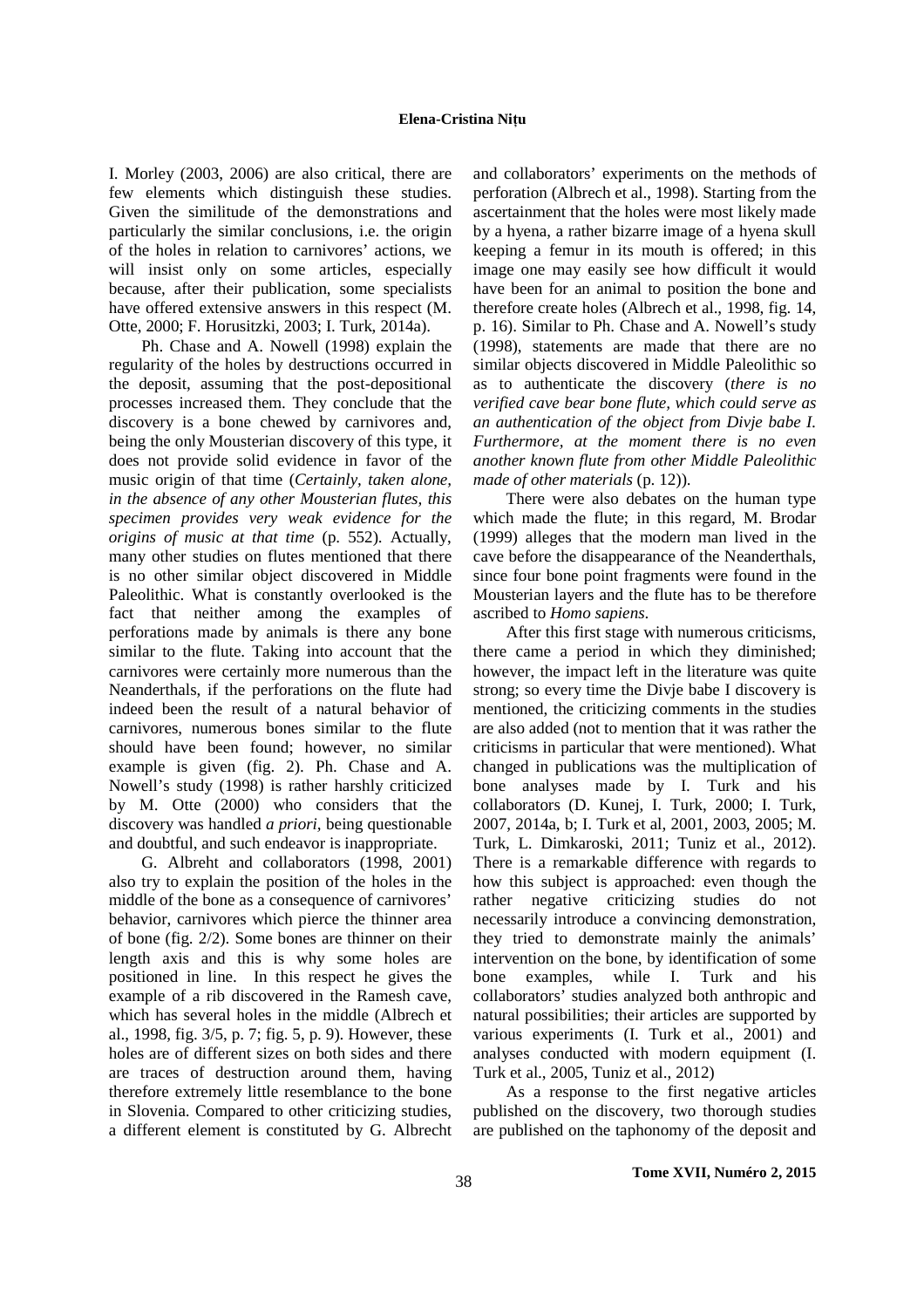#### **Some observations on the supposed natural origin of the Divje babe I flute**

the fauna in the site, especially because in the meantime layer 8 in which the flute was discovered was excavated in full in the central part of the cave (Kunez D., Turk I., 2000; I. Turk et al. 2001). Thus, after the fauna was studied, statement was made that out of the 600 bear cub femurs, only 10 have approximately the same size as the flute, and of these 10 only one is perforated in the center and on both sides; the others have no holes. As regards to the extremities of the flute which were chewed by carnivores, one may not assume the exact date of this action, after or before the holes were made, or at the same time (Kunez D., Turk I., 2000). As far as traces left by carnivores and weathering are concerned, it is specified that these agents are not the ones to have made the flute but rather have transformed it (Turk et al. 2001). Detailed descriptions are made of the experiments carried out with dentition replicas of possible carnivores which may have produced such holes (wolf, hyena, bear skull moulds). I. Turk and collaborators (2001) concluded that the perforations were made separately, not at the same time; figure 14, p. 37, even shows an interesting sketch of the animals' teeth which may have produced the holes, namely hyena and wolf molars and premolars, as well as the morphology of these holes. The authors rightly wonder why a carnivore stopped after making the holes, since the purpose was to break the bone and reach the marrow, and, after making several perforations, very little was left to chew before the bone was destroyed. The tests made indicated that in most cases the holes appear on the convex side of the bones, not on the right side, as in case of the flute (I. Turk et al. 2001). Taking account of the experiments conducted, they consider that it was unlikely that a carnivore made one or more holes without breaking the bone: *The probability that an undetermined carnivore pierced a bone several times and gave it the coincidental form of a flute without fragmenting it into pieces is very small. If this probability were greater, it is likely that there would have been more such finds, since there were at least as many beasts of prey in the middle Paleolithic as people* (Kunez D., Turk I., 2000, p. 246).

Nonetheless, the analyses made progressively by the discoverer and his team were neglected by some authors. These two studies described above, appeared in 2000 and 2001, are completely ignored in an article published in 2003 by F. d'Errico and his collaborators (d'Errico et al., 2003), who continue the undertaking started and analyze, microscopically included, the flute and the 77 perforated bones discovered in Divje babe and other four sites in Slovenia. The results indicate that the holes were made by carnivores because the bones analyzed have various traces of animals' actions. As much as in the previous articles (F. D'Errico et al., 1998a, b), despite the specification that there are bones with two or several holes of similar morphology and sizes as in the case of the flute, the authors do not insist on placing the holes on the bone (epiphysis and diaphysis) area. However, stating that there are many holes on the Divje babe bones comes in contradiction with what I. Turk and collaborators (2001) had already put out about holes missing in the fauna analyzed. In this respect, I. Turk (2014a) assumes that F. d'Errico and collaborators (d'Errico et al., 2003) took notice of the punctures marks on the bones as well. Similarly to the first articles published and looking at the picture enclosed, we also are of the opinion that a difference between holes and punctures marks has not been made.

A synthesis of the contributions on the discovery from Divje babe I is published by I. Morley in 2006. As it is only a republication of a study from 2003, the information was not updated and we are provided with a truncated image of the phenomenon since no notice was taken of articles put out by I. Turk and collaborators (evidently, he also supports the idea that the perforations were not made by carnivores).

Except experiments involving moulds of carnivores' skulls, the author of the discovery conducts multiple experiments so as to identify possible methods to produce holes by people, holes which are similar to the flute holes. The best results were obtained by combining several technical produces (I. Turk et al., 2003). The attempt to identify possible traces and thus to prove the most exact origin of the perforations is carried on using modern equipment. To this end, in addition to microscopic studies, the flute is analyzed with Multi Slice Computed Tomography (MSCT) (Turk et al. 2005) and X-ray Computed Micro-Tomography (MCT) (Tuniz et al., 2011). The purpose was to check possible connections between the thickness of the bone and the position of the holes, considering that animals test the soft parts of the bone surface and the perforations are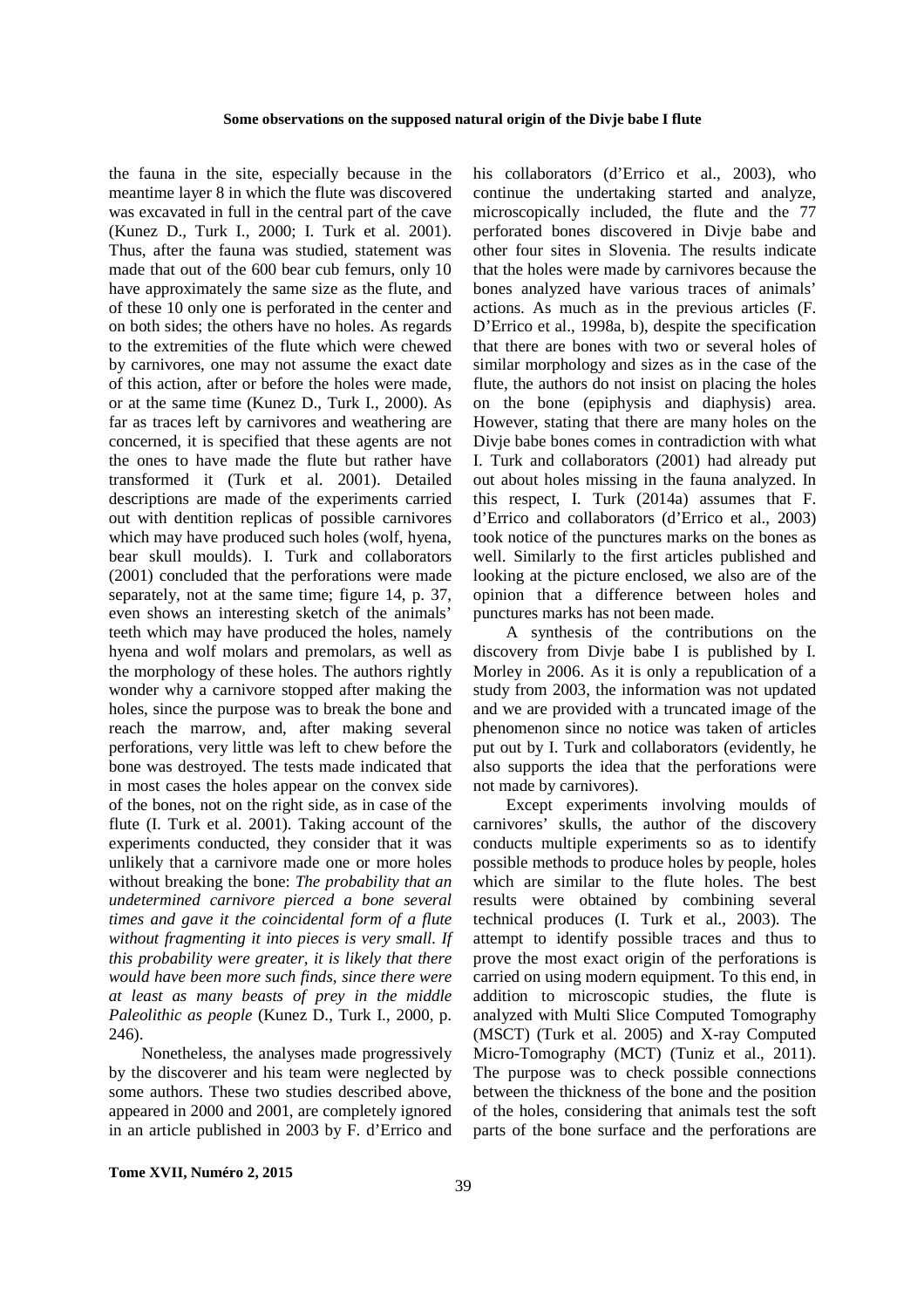naturally made where the bones are thinner (Turk et al., 2005). The results suggest that all holes could not have been produced by carnivores (a single one at the most), and most traces around the holes, previously ascribed to carnivores, are results of post-depositional phenomena (Turk et al. 2005; Tuniz et al., 2011)

The abundant publications are completed by two extensive volumes, both coordinated by I. Turk, in which all results of the Divje babe I cave researches are summarized. The first volume appears in 2007 and consists of geological and paleontological studies (481 pages), whereas the second appears in 2014 and refers to all archeological discoveries made in the cave (457 pages). There is a detailed description of all artifacts. There are very large tables showing several characteristics of each individual piece (inventory number, discovery venue coordinates, dimensions, weight, raw materials, description etc.). These are all solid proofs of a huge volume of work. One chapter in this last paper contains the answer of the author with regards to the negative studies previously published.

As one may notice from this review of the main publications, the opinions are different; however, irrespective of how wide-ranging the criticisms presented above were, they may not be compared with the latest study published on the discovery from Divje babe I, on which we will insist further.

#### **Latest explanation: Hyenas made the perforations and the flute is not Mousterian**

An article published in 2015 by C. Dietrich came to our attention in particular as it may be edifying in terms of how an archeological object is analyzed. The author states that he made two great "discoveries", which may clarify the controversies in connection with the Divje babe I piece: the flute is not Mousterian and it was the hyenas which made it.

The first observation relating to the cultural affiliation of the flute seems to us the most questionable, since it is not provided any arguments in this respect. Therefore, as we will further show, many affirmations in the article have no supporting demonstration, while some of them are rather odd.

The article starts with an enumeration of the sites in which, according to C. Dietrich (2015), Mousterian flutes are believed to have been

discovered: Potočka Zijalca, Istállóskö, Mokriška Jama. For each particular location, the sentences are written so that the reader can understand that these discoveries were wrongly classified as Mousterian. For instance, the first sentence in the article is: *The first 'Neanderthal cave bear bone flute' from the Middle Paleolithic was believed to have been discovered in the 1920s from Potočka Zijalka Jama Cave (i.e. Potok Cave) [1]* (p. 1). In reality, all these settlements enumerated have always been published as belonging to the Upper Paleolithic, the only discovery considered to be Mousterian being the flute from Divje babe I. Moreover, throughout the article, the author continuously affirms that these sites' classification as belonging to the Aurignacian is an outstanding discovery and therefore he gives the reader the most erroneous impression that they were ever believed to be Mousterian. This attempt to mislead the readers was probably made as an introduction to the debunking the cultural affiliation of the Divje babe I flute: *Another juvenile bear cub femur with holes from Divje Babe I Cave, Slovenia, a small cave bear den (cf. [25]; figure 5(4)), where also Neanderthal Mousterian layers were believed to be present [26], was declared twice incorrectly as the 'oldest instrument', a 43 140 BP old 'Neanderthal flute' from layer 8 [26,27] (figure 5(4)). This was already contradictory to the results of the archaeological inventory that is well acceptably declared to be solely of, again, Cro-Magnon human Late Paleolithic origin, and not of Mousterian (cf. [28])* (p. 4-5). What makes the author so confident about the discovery not being Mousterian? We may have expected new deposit dating or analyses etc, yet nothing of this nature is cited. The author argues his ascertainment by quoting a single article by M. Brodar (1999), completely ignoring all analyses made on the cave deposit as well as dating or archeological discoveries at the site, all extensively published in various studies (I. Turk, 1997a, 2007, 2014; G. Bastiani et al., 2000). Should we understand from this undertaking that a part of the bibliography (which is actually a single article) is valuable for his demonstration, while the other much more consistent part may be neglected as it is *a priori* worthless? Why would we not believe the discoverer who supervised the archeological researches in Divje babe I at the time of the flute was found and who obviously knows the context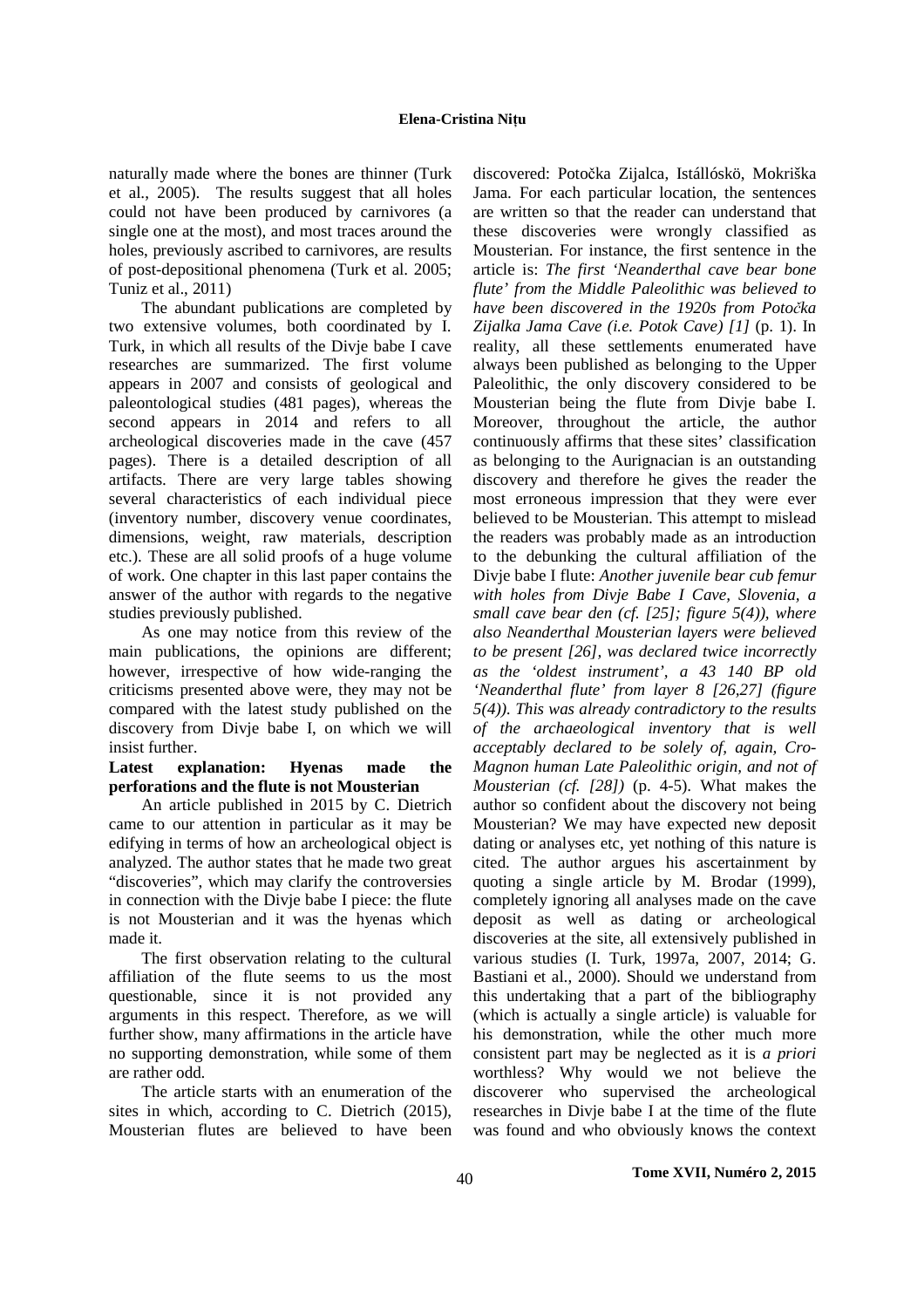the best! Not citing all bibliographical sources regarding the cultural affiliation creates the false impression that only the articles mentioned exist and raise serious issues of professional deontology.

However, not even the studies cited by C. Dietrich in favor of his affirmations are accurate. Moreover, they are interpreted contrary to what cited authors allege. For example, a work by Borut Tošcan includes an affirmation that there is no connection between a Mousterian context and the bones from Divje Babe I: *Therefore, there is no evidence for a Neanderthal (Mousterian) context and the cave bear remains, which even occur in several older and younger Late Pleistocene layers (cf. [25])* (p. 5). As cited by the author, the work is difficult to identify. The article entitled *Remains of large mammals from Divje Babe I its stratigraphy, taxonomy and biometry* is published in 2007, not in 2011, while in the work *Opera Instituti Archaeologici Sloveniae 21*, B. Tošcan publishes another study in partnership with J. Dirjec, entitled *Big climatic changes revealed by tiny fossils. Palaeoenvironment at the boundary between the Early and Middle Würm in the surroundings of Divje babe I*. Considering that the study in 2011 refers to an analysis of small mammals, it is likely about the publication in 2007, which by no means concludes on the lack of a Mousterian context, yet precisely on the fact that the cave was alternatively visited by both people and carnivores (B. Tošcan, 2007, p. 265). Citing some bibliographic sources with no connection to such assertions may be easily noticed in numerous cases, such as the case of mistakenly including M. Otte (2000) in the group of the authors who doubt the discovery of the flute in Divje Babe I; in addition, C. S. Holdermann and J. Serangeli (1999) are classified among the researchers who bring forth arguments in favor of the authenticity of the flute, which is totally the opposite. Furthermore, a figure with hyena dentition is cited in M. Turk and L. Dimakaroski's article in 2011, even though no scheme of this type exists (it is likely to refer to fig. 14 in I. Turk et al., 2001). As there are too many examples of wrong quoting, which fail to support the information in the text or produce great confusion, we will no longer insist on them, as they would take too much space in this study.

Coming back to the discovery context, even though no explanation except M. Brodar's article (1999) is offered, the conclusions are extremely

trenchant: *There, where they are dated absolutely (Divje Babe Cave 1) are without archaeological context at all, and simply of cave bear den use during the MIS 3–5d* (p. 14). Should we understand from this that the almost 700 lithic pieces and the 20 fireplaces (the latter being discovered only in the Mousterian levels) do not represent for C. Dietrich (2015) and archeological context or in the author's conception do the pieces and the fireplaces fail to be deemed as anthropic traces? One has to bear in mind that in numerous caves the archeological materials are few because they functioned as seasonal residences, yet, this thing does not limit their importance and they should be treated as very prosperous sites because they offer information on the type of habitat and environment exploitation by the Paleolithic communities, not to mention the fact that they may constitute important discoveries (M. Cârciumaru et al., 2002).

The second demonstration made by C. Dietrich (2015) refers to the holes made by hyenas. This undertaking is similar to the F. d'Errico and collaborators' one (1998a, b, 2003) and relies on the analysis of many fauna collections in some sites without material culture, located in Germany and Romania, in which bear bones are preponderant. The femurs with holes identified in the collections studied are compared to the so called Paleolithic flutes. From a paleontological point of view, the article is obviously valuable and, most holes in the bones are certainly produced by carnivores. Furthermore, unlike other articles presented above (F. d'Errico et al., 1998a, b, 2003, G. Albrect at al., 1998, P. Chasse, A. Nowell, 1998), this one is based only on femurs and offers a complete image on the destructions following animals' action on various bones. In addition, the perforations could not evidently have been made with canines. This phenomenon is clearly demonstrated on the article. Nevertheless, in comparison with the rigor of the paleontological study, the archeological study suffers considerably.

The author starts from the discovery that the studies on flutes have failed to take account of the carnivores which may have made the holes on the bones: *All former archaeological, ecological focus cave bear 'bone flute' studies forgot all four cave bear predators—steppe lions (Panthera leo spelaea), leopards (Panthera pardus spelaea), Ice Age spotted hyenas (Crocuta crocuta spelaea) and Ice Age wolves (Canis lupus spelaeus)—which are*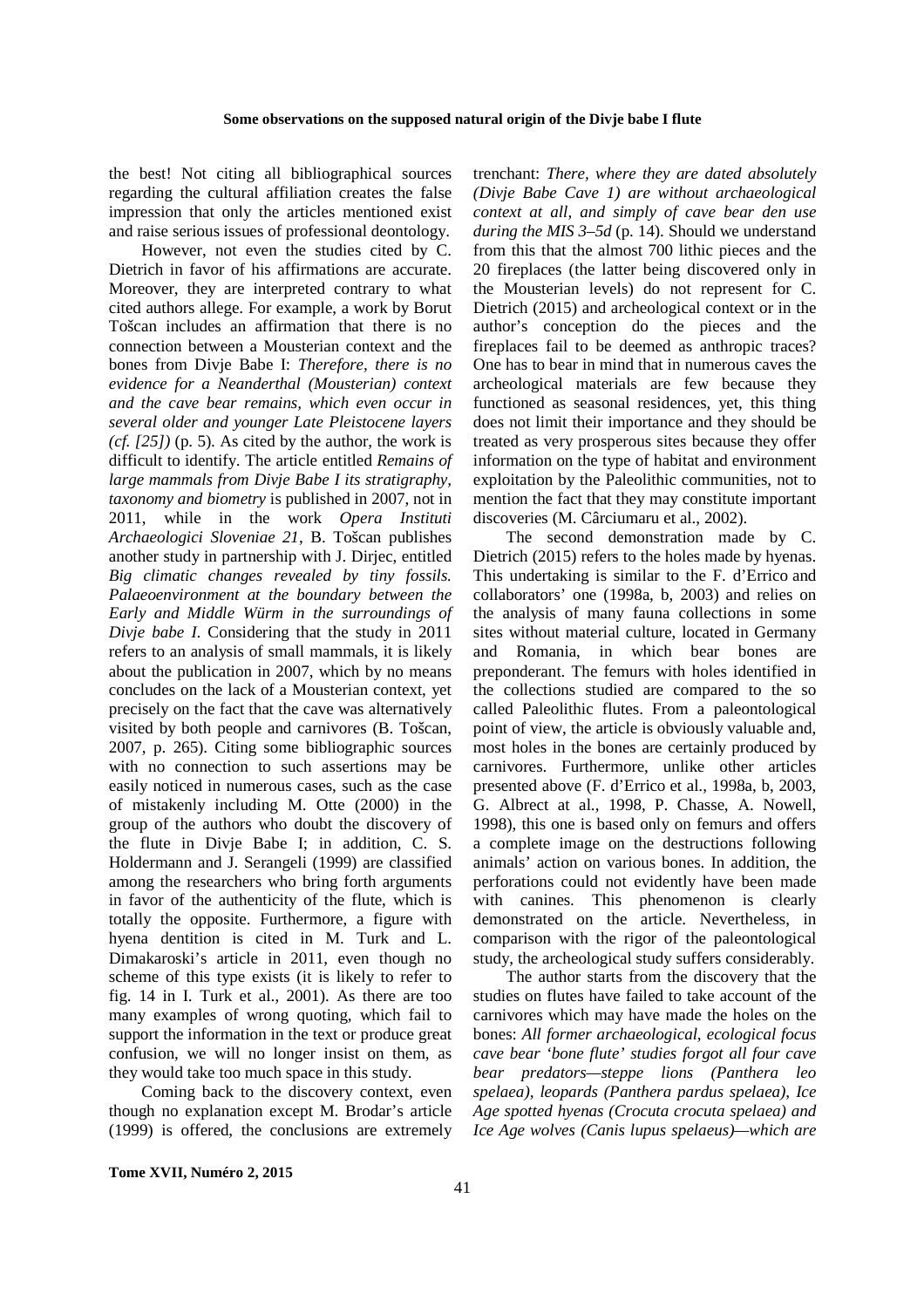#### **Elena-Cristina Nițu**

*known now to be cave bear killers, and main consumers in mountain regions, where mammoth steppe megafauna were absent [4,18–21]* (p. 9). However, as early as the first publications, the analyses on the Divje babe I flute referred to the fact that the holes may have been produced by carnivores. Additionally, the hyena was continuously cited, so that, in the first synthesis work on the flute, after analyzing the carnivores' dentition, it was affirmed that the holes may have been made by hyenas' premolars: *They could only have been made by carnivores with stronger teeth, e. g. a hyena with premolars. Lower P4 and upper P 3 of a hyena are very suitable in shape and size for the hole in the suspected flute. (…)The other suitable tooth is upper P<sup>3</sup> left of cave lion or leopard* (I. Turk, 1997a, p. 174). Furthermore, the metal moulds utilized in experiments were made using hyena, wolf and bear maxillaries' shape and size. One of the criticisms brought to I. Turk's publications relates to citing canines in connection to perforation process. It is indeed difficult to imagine how an animal could use its canines to make holes on a thick bone, mainly because all studies supported the idea that the cavities and the holes were made by molars and premolars of some carnivores, and we totally agree with C. Dietrich's demonstration in this respect (2015). On the other hand, the flute's discoverer (I. Turk et al., 2001) relies on the experiments conducted when he considers that the shape of the holes matches only the traces left by canines on the bones: *The test showed that the form of the holes on the flute could only have been produced by canine teeth. Test holes made with carnassials of a wolf and cave hyena were more oval and rhomboid in shape* (M. Turk, L. Dimkaroski, 2011, p. 256). Nonetheless, the teeth which could have produced the holes are difficult to be exactly identified and they are different from study to study.

Although Table 1 shows the analysis of a rather consistent number of sites, the comments in the article offer us nothing more than the number of the perforated bones found at one single site, Weiße Kuhle, where 13 femurs are perforated. Even though we deal here with a natural behavior of carnivores, hyenas in particular, the percentage or the number of perforated bones in relation to the entire fauna analyzed is of paramount importance. For a convincing demonstration, the bones with at least two perforations in the middle are also

essential. Given the fact that what defines this discovery is the number of perforations, their regularity and alignment on the middle area of the bone, we find no example of a flute similar to the Divje babe I one in the rich graphics provided by C. Dietrich (2015). Therefore, figure 4 shows some bear bones, most with punctures on extremities, whereas figure 5 shows that, except the flute and a femur from the Peștera cu Oase (fig. 2/4a), the rest have only one hole (of which one is even fractured as a result of perforations (fig. 5, 6 b,c). As for the example of the femur with two holes from the Peștera cu Oase (Oase Cave), this is published by M. Pacher and J. Quillè (2013). It is very visible in figure  $12.7/g$  that there is only one hole on the bone, the second being only a puncture (fig. 2/4b). This is actually the same thing as observed in the critical studies cited before: no difference is made between punctures and holes.

#### **Conclusions**

The large debates on the Divje babe I flute have been triggered by the following main characteristics of the object: special morphology (number of perforations and their location), the Mousterian context and the lack of processing traces. In nearly all studies, it was stated that no other similar Mousterian object was found and a new discovery of this type would help validation of the flute. However, if this a Mousterian invention, considering the reduced density of populations and therefore the limited communication between Neanderthal communities, spread of some concepts may not be compared with phenomena specific of Upper Paleolithic. There is an extremely low chance of a similar discovery in Middle Paleolithic, possibly if one found a place inhabited by the same communities discovered in the Divje babe I cave.

However, if it was a species of carnivores which made the flute, considering the natural biological behavior, there are very good chances that similar objects be discovered. In the multitude of articles aiming at demonstrating the natural character of the flute, no bone with perforations has been proven to be similar to the Divje babe I one up to this moment. Moreover, even though many studies specify that there are bones with two or more holes, in the illustration indicated there are no examples of this kind. The bones with middle holes have only one perforation, associated mostly with one or two cavities, while the majority of the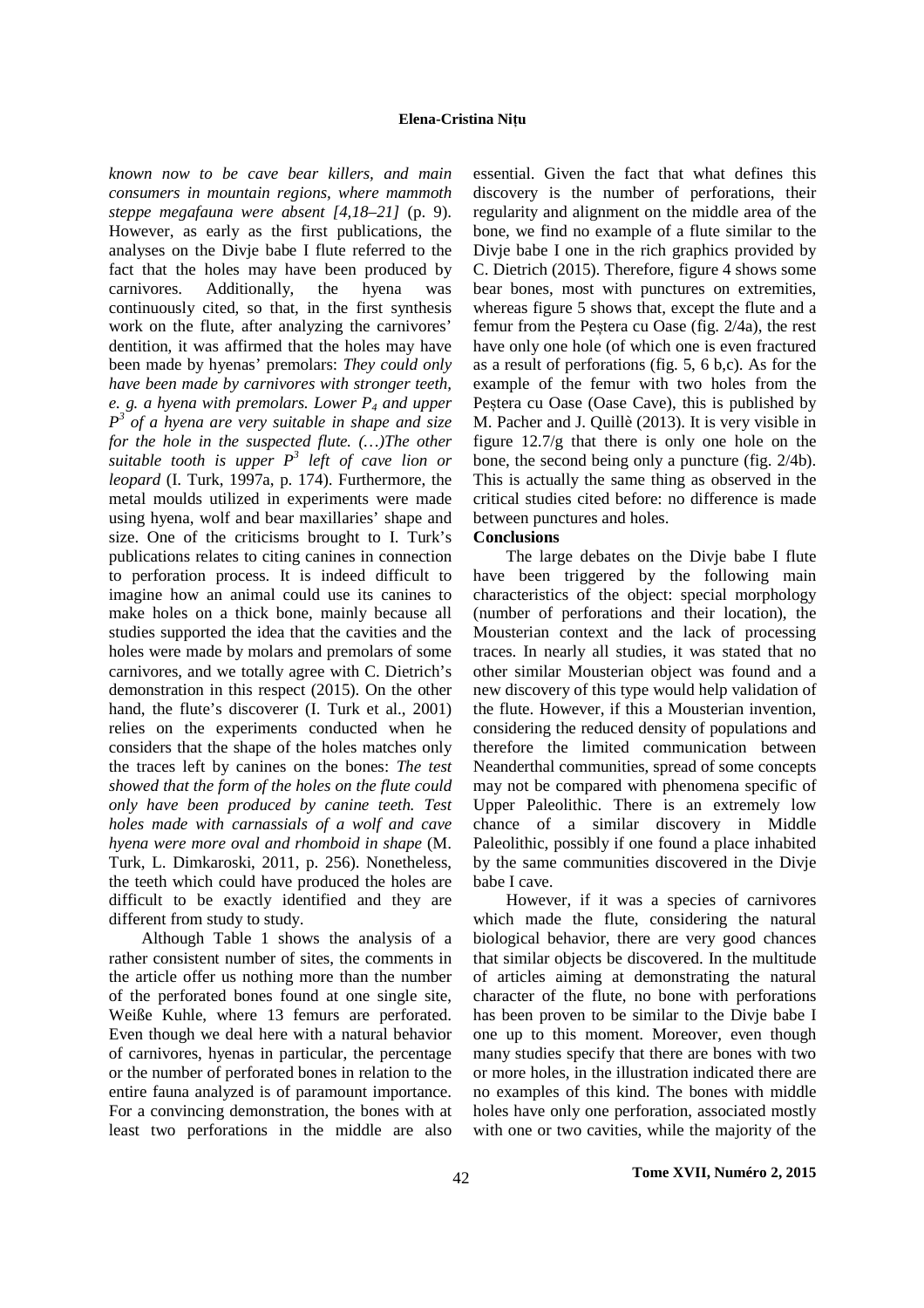#### **Some observations on the supposed natural origin of the Divje babe I flute**

examples given have holes and cavities on the (epiphysis and metaphysis) extremities. By the regularity and position of the perforations on the flute, there are no further debatable issues. Admitting that the perforations were made by animals, the experts should have found at least one similar bone in all these fauna collections studied.

If one considers all studies on the possibility of the holes having been made by carnivores, including the experiments made by I. Turk, this endeavor is even more difficult to demonstrate than the anthropic origin of the holes, even in the absence of visible processing traces. It is unlikely that the Divje babe I discovery be the only such example made by animals, while the failure to find similar examples represent arguments in favour of the perforations having made by human communities who seasonally lived in the cave.

#### **Bibliography**

Albrecht G., Holdermann C.-S., Kerig T., Lechterbeck J., Serengeli J., 1998, "Flöten" aus *Bärenknochen – die frühesten musikintrimente?*, Archäologisches Lorrespondezblatt, nr. 28, p. 1-19.

Albrecht G., C.-S. Homdermann, J. Serengeli, 2001, *Toward a archaeological appraisal of specimen N<sup>o</sup> 652 from Middle Palaeolithic level D / (layer 8) of the Divje babe I*, Arheološki vestnik, nr. 52, p. 11-15.

Brodar M., 2001, *Die Kultur aus der Höhle Divje babe I, Arheološki vestnik*, nr. 50, p. 9-57.

Cârciumaru M., Moncel M.-H., Anghelinu M., Cârciumaru R., 2002. *The Cioarei-Borosteni Cave (Carpathian Mountains, Romania): Middle Paleolithic finds and technological analysis of the lithic assemblages,* Antiquity,vol. 76, no. 293, september 2002, p. 681-690.

Chase P. G., Nowell A., 1998, *Taphonomy of a Suggested Middle Paleolithic Bone Flute from Slovenia*, Current Anthropology, Vol. 39, No. 4, p. 549-553.

D'Errico F., Villa P., Pinto Llona A. C., Idarraga R. R.., 1998 a, *A Middle Palaeolithic origin of music? Using cave-bear bone accumulations to assess the Divje Babe I bone "flute"*, Antiquity, nr. 72, p. 65-79.

D'Errico F., Villa P., Pinto Llona A. C., Idarraga R. R.., 1998 b, *La "flute" de Divje Babe et les accumulations naturelles d'ossements d'ours des cavernes*, in *Économie préhistorique: les comportements des subssistances au Paléolithique*, XVIII, Edition APDGA, Sophia Antipolis, p. 85-104.

D'Errico F., Henshilwood C., Lawson G., Vanhaeren M., Tillier A. M., Soressi M., Bresson F., Maureille B., Nowell A., Lakarra J., Backwell L., Julien M., 2003, *Archaeological Evidence for the Emergence of Language, Symbolism, and Music-An Alternative Multidisciplinary Perspective*, Journal of World Prehistory, Vol. 17, No. 1, p. 1-70.

Dietrich C. G., 2015, *"Neanderthals bone flutes": simply products of Ice Age spotted hyena scavenging activities of cave bear cubs in European cave bear dens*, Royal Society Open Science, p. 1-16.

Dimkaroski L., 2014, *Musical research into the flute from suspected to contemporary musical instrument*, in. I. Turk, *Upper Pleistocene Palaeolithic site in Slovenia, part II: Archaeology*, Opera Instituti Archaeologici Sloveniae, p. 2015-222.

Erle Nelson D., 1997, Radiocarbon dating of bone and charcoal from Divje Babe I Cave , in Ivan Turk (ed.), 1997 a, *Mousterian "bone flute" and other finds from Divje Babe I cave site in Slovenia*, Ljubljana, Znanstvenoraziskovalni Center Sazu, p. 51-63.

Holdermann C. S., Serangeli J., 1998, *Flöten an Höhlenbärenknochen: Spekulationen oder Bewelse?*, Mitteilungsblatt der Gesellschaft für Urgeshichte, heft 6, p. 7-19.

Horusitzki F. Z., 2014, *Analyse acoustique de la flûte avec souffle proximal*, in. I. Turk, *Upper Pleistocene Palaeolithic site in Slovenia, part II: Archaeology*, Opera Instituti Archaeologici Sloveniae, p. 223-232.

Kunej D., 1997, *Acoustic results on the basis of the reconstruction of a presumed bone flute*, in Ivan Turk (ed.), 1997 a, *Mousterian "bone flute" and other finds from Divje Babe I cave site in Slovenia*, Ljubljana, Znanstvenoraziskovalni Center Sazu, p. 185-198.

Kunez D., Turk I., 2000, *New Perspectives on the Beginning of Music: Archaeological and Musicological Analysis of a Middle Palaeolithic Bone "Flute"*, in N. L. Wallin, B. Merker, S. Brown (eds.), *The Origins of Music*, Bradford Books, p. 135-270.

Otte M., 2000, *On the Suggested Bone Flute from Slovenia*, Current Anthropology, vol. 41, nr. 2, p. 271-272.

Morley I., 2003, *The Evolutionary Origins and Archaeology of Music*, PhD thesis, Cambridge University, 264 p.

Morley I., *Mousterian musicianship? The case of the Divje babe I bone*, Oxford Journal of